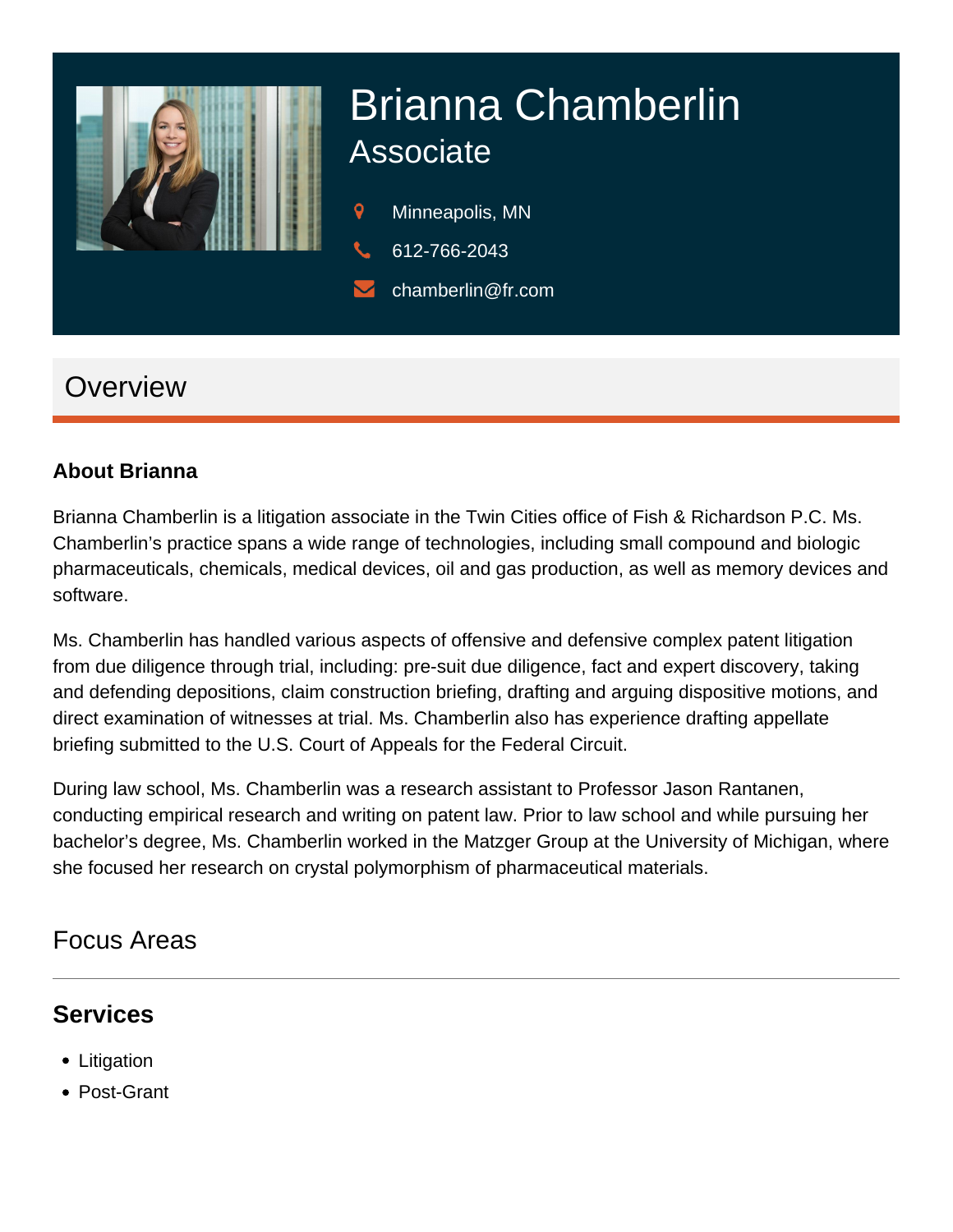- Appellate
- Hatch-Waxman
- Patent Litigation

#### Industries

- Chemicals
- Life Sciences
- Medical Devices

## **Education**

J.D. Order of the Coif, University of Iowa College of Law (2017) Online Managing Editor, Iowa Law Review

B.S. with high honors, Biochemistry, University of Michigan (2013)

# Insights

#### **Publications**

- ["District of Minnesota Does Not Require Deposed Entity to Identify Topics on Which Each](https://www.fr.com/fish-litigation/d-minn-does-not-require-deposed-entity-identify-topics/)  [30\(b\)\(6\) Witness Will Testify](https://www.fr.com/fish-litigation/d-minn-does-not-require-deposed-entity-identify-topics/)," Fish Litigation Blog (July 2020)
- ["Minnesota Abolishes Common Law Prohibition on Litigation Financing Agreements,](https://www.fr.com/fish-litigation/mn-abolishes-prohibition-litigation-financing-agreements/)" Fish Litigation Blog (June 2020)
- ["Minnesota Patent Litigation Wrap-Up Q1 2020](https://www.fr.com/fish-litigation/minnesota-patent-litigation-wrap-up-q1-2020/)," Fish Litigation Blog (May 19, 2020)
- ["Biosimilars 2017 Year in Review,](https://www.fr.com/fish-litigation/biosimilars-2017-year-in-review/)" Bloomberg Law (February 2018)
- ["The Bioenhancer Piperine is at Least Trimorphic,](https://pubs.acs.org/doi/abs/10.1021/acs.cgd.5b00278)" 15 CRYSTAL GROWTH & DESIGN 2047 (2015)
- ["Polymorph Discrimination Using Low Wavenumber Raman Spectroscopy](https://pubs.acs.org/doi/abs/10.1021/op400102e)", 17 ORGANIC PROCESS RES. & DEV. 976 (2013)

**Presentations** 

- ["Virtual Patent Marking](https://www.fr.com/?p=104338)," Fish Litigation Webinar (October 26, 2021)
- "Intellectual Property on Tap: Startup Edition" Twin Cities Startup Week, Minneapolis, MN (October 2018)